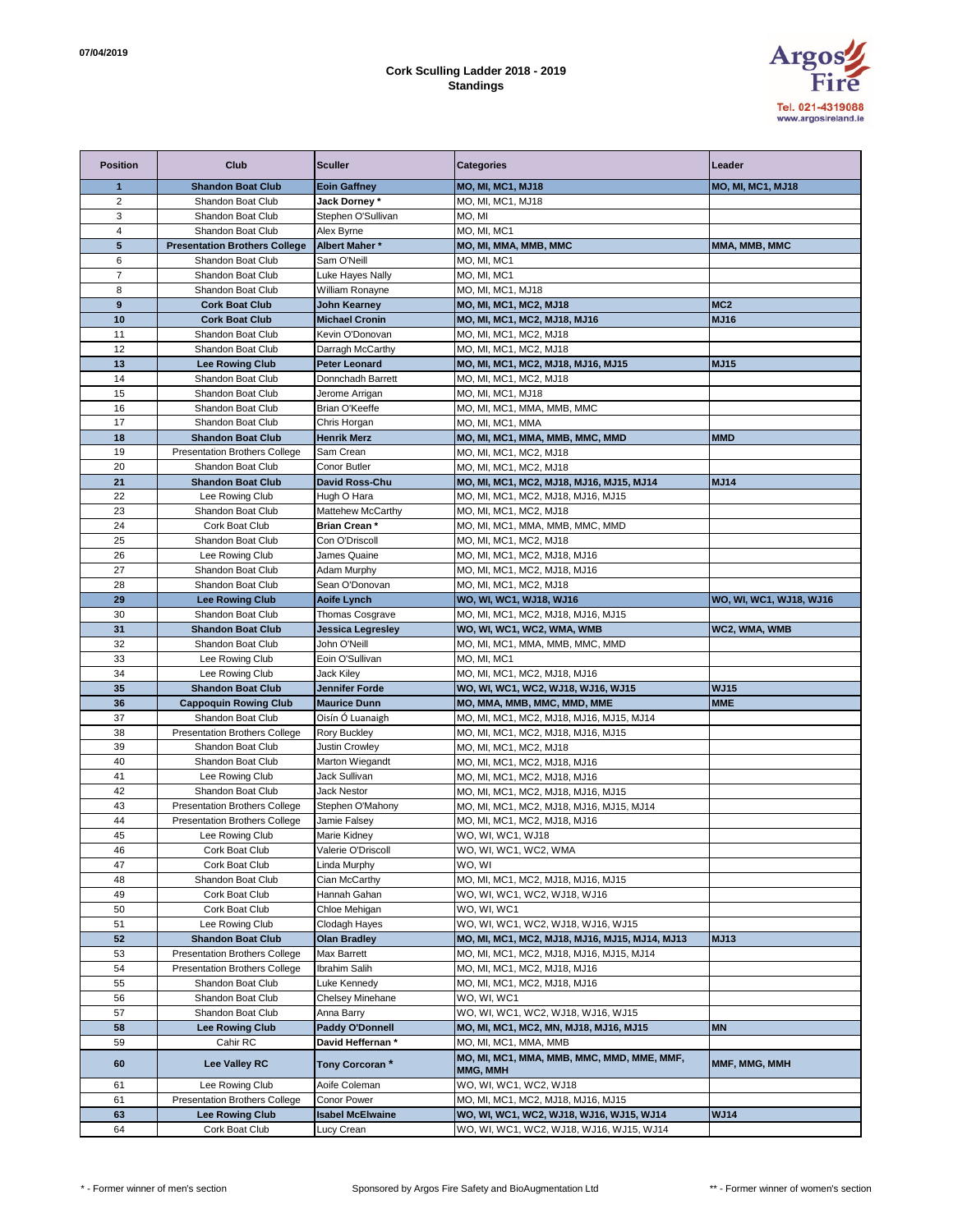## **Cork Sculling Ladder 2018 - 2019 Standings**



| 65  | Presentation Brothers College        | <b>Emmet Ahern</b>           | MO, MI, MC1, MC2, MJ18, MJ16, MJ15                                                                                               |               |
|-----|--------------------------------------|------------------------------|----------------------------------------------------------------------------------------------------------------------------------|---------------|
| 66  | Cork Boat Club                       | Katie Mackey                 | WO, WI, WC1                                                                                                                      |               |
| 67  | Shandon Boat Club                    | Noel Carey                   |                                                                                                                                  |               |
|     |                                      |                              | MO, MI, MC1, MC2, MMA, MMB, MMC                                                                                                  |               |
| 68  | Lee Rowing Club                      | Neasa Coleman                | WO, WI, WC1, WC2, WJ18                                                                                                           |               |
| 69  | Lee Rowing Club                      | Cliona O Carroll             | WO, WI, WC1, WC2, WJ18, WJ16, WJ15, WJ14                                                                                         |               |
| 70  | Lee Rowing Club                      | Isaac lee                    | MO, MI, MC1, MC2, MJ18, MJ16, MJ15, MJ14, MJ13                                                                                   |               |
| 71  | <b>Presentation Brothers College</b> | Jack Cotter                  | MO, MI, MC1, MC2, MJ18, MJ16, MJ15                                                                                               |               |
| 72  | Shandon Boat Club                    | Mark Chu                     | MO, MI, MC1, MMA, MMB, MMC, MMD, MME                                                                                             |               |
| 73  | <b>Cappoquin Rowing Club</b>         | <b>Caroline Gordon **</b>    | WO, WI, WC1, WC2, WMA, WMB, WMC, WMD, WME                                                                                        | WMC, WMD, WME |
| 74  | Lee Rowing Club                      | Kyla Brady Hendrick          | WO, WI, WC1, WC2, WJ18, WJ16, WJ15                                                                                               |               |
| 75  | Lee Rowing Club                      | Mary Springall               | WO, WI, WC1, WC2, WJ18, WJ16, WJ15, WJ14                                                                                         |               |
| 76  | <b>Lee Rowing Club</b>               | <b>Meghan Corbett</b>        | WO, WI, WC1, WC2, WN, WJ18                                                                                                       | <b>WN</b>     |
| 77  | Shandon Boat Club                    | Estelle Neenan               | WO, WI, WC1, WC2, WJ18                                                                                                           |               |
| 78  | Lee Rowing Club                      | Orla Commins                 | WO, WI, WC1, WC2, WN, WJ18                                                                                                       |               |
| 79  | <b>Lee Rowing Club</b>               | <b>Emer Hannon</b>           | WO, WI, WC1, WC2, WJ18, WJ16, WJ15, WJ14, WJ13                                                                                   | <b>WJ13</b>   |
| 80  | Cork Boat Club                       | Yzabella Carney              | WO, WI, WC1, WC2, WJ18, WJ16, WJ15                                                                                               |               |
| 81  | Lee Rowing Club                      | Erica O Sullivan             | WO, WI, WC1, WC2, WJ18, WJ16, WJ15                                                                                               |               |
| 82  | Lee Rowing Club                      | Aoife O'Flaherty             | WO, WI, WC1, WC2, WJ18, WJ16                                                                                                     |               |
| 83  | <b>Presentation Brothers College</b> | Louis McKenna Carroll        | MO, MI, MC1, MC2, MJ18, MJ16                                                                                                     |               |
| 84  | Shandon Boat Club                    | Paidi Bracken                | MO, MI, MC1, MC2, MJ18, MJ16, MJ15                                                                                               |               |
| 85  | Shandon Boat Club                    | Mollie O'Connell             | WO, WI, WC1, WC2, WJ18, WJ16, WJ15                                                                                               |               |
| 86  | Shandon Boat Club                    | <b>Tessa Frawley</b>         | WO, WI, WC1, WC2, WN, WJ18, WJ16, WJ15, WJ14                                                                                     |               |
| 87  | Shandon Boat Club                    | Zara Kiely                   | WO, WI, WC1, WC2, WJ18, WJ16                                                                                                     |               |
| 88  | Lee Rowing Club                      | Ailbhe O'Carroll             | WO, WI, WC1, WC2, WJ18, WJ16, WJ15                                                                                               |               |
| 89  | Shandon Boat Club                    | Kate O'Riordan               | WO, WI, WC1, WC2, WJ18, WJ16, WJ15                                                                                               |               |
| 90  | Lee Rowing Club                      | Kate Reidy                   | WO, WI, WC1, WC2, WJ18, WJ16, WJ15, WJ14                                                                                         |               |
| 91  | Cork Boat Club                       | <b>Eimear Collins</b>        | WO, WI, WC1, WC2, WJ18, WJ16, WJ15                                                                                               |               |
| 92  | Lee Rowing Club                      | Alex Murphy                  | MO, MI, MC1, MC2, MJ18, MJ16, MJ15, MJ14                                                                                         |               |
| 93  | Shandon Boat Club                    | Sinéad Tanner                | WO, WI, WC1, WC2, WJ18, WJ16, WJ15, WJ14                                                                                         |               |
| 94  | Lee Rowing Club                      | Lucy Davis                   | WO, WI, WC1, WC2, WJ18, WJ16, WJ15, WJ14                                                                                         |               |
| 95  | Lee Valley RC                        | Karen Corcoran O'Hare **     | WO, WI, WC1, WC2, WMA, WMB                                                                                                       |               |
| 96  | Shandon Boat Club                    | Emily Roche                  | WO, WI, WC1, WC2, WJ18, WJ16                                                                                                     |               |
| 97  | Cork Boat Club                       | Katie O'Riordan              | WO, WI, WC1, WC2, WJ18, WJ16, WJ15                                                                                               |               |
| 98  | Lee Rowing Club                      | Aislinn O'Flaherty           |                                                                                                                                  |               |
| 99  |                                      |                              | WO, WI, WC1, WC2, WJ18, WJ16, WJ15, WJ14, WJ13                                                                                   |               |
| 100 | Lee Rowing Club<br>Cork Boat Club    | Maeve McCarthy<br>Erin Smith | WO, WI, WC1, WC2, WJ18, WJ16, WJ15, WJ14                                                                                         |               |
|     |                                      |                              | WO, WI, WC1, WC2, WJ18, WJ16, WJ15, WJ14                                                                                         |               |
| 101 | Cork Boat Club                       | Tricia Hanlon                | WO, WI, WC1, WC2, WMA                                                                                                            |               |
| 102 | Cork Boat Club                       | Ciara O'Reilly               | WO, WI, WC1, WC2, WJ18, WJ16, WJ15, WJ14                                                                                         |               |
| 103 | Lee Rowing Club                      | <b>Anne Sheehan</b>          | WO, WI, WC1, WC2, WJ18, WJ16, WJ15, WJ14, WJ13,<br><b>WJ12</b><br><b>WJ12</b><br>WO, WI, WC1, WC2, WJ18, WJ16, WJ15, WJ14, WJ13, |               |
| 104 | Shandon Boat Club                    | Isabella Ross-Chu            | WJ12<br>WO, WI, WC1, WC2, WJ18, WJ16, WJ15, WJ14, WJ13,                                                                          |               |
| 105 | <b>Lee Rowing Club</b>               | <b>Eimear O'Flaherty</b>     | <b>WJ12, WJ11</b>                                                                                                                | <b>WJ11</b>   |
| 106 | Lee Rowing Club                      | Sally Cudmore                | WO, WMA, WMB, WMC                                                                                                                |               |
| 107 | Shandon Boat Club                    | Lara Tiernan                 | WO, WI, WC1, WC2, WJ18, WJ16, WJ15                                                                                               |               |
| 108 | Lee Rowing Club                      | Sarah Crean                  | WO, WI, WC1, WC2, WJ18, WJ16, WJ15, WJ14, WJ13                                                                                   |               |
| 109 | Lee Rowing Club                      | Tim Sheehan                  | MO, MI, MC1, MC2, MN, MJ18, MJ16, MJ15, MJ14, MJ13,<br>MJ12                                                                      |               |
| 110 | Lee Rowing Club                      | Lucca Bonnet                 | MO, MI, MC1, MC2, MN, MJ18, MJ16, MJ15, MJ14, MJ13,<br>MJ12                                                                      |               |
| 111 | Shandon Boat Club                    | Emma Hodkinson               | WO, WI, WC1, WC2, WJ18, WJ16, WJ15                                                                                               |               |
| 112 | Lee Rowing Club                      | Rebecca Leahy                | WO, WI, WC1, WC2, WJ18, WJ16, WJ15, WJ14                                                                                         |               |
| 113 | Lee Rowing Club                      | <b>Ellie McGuinness</b>      | WO, WI, WC1, WC2, WJ18, WJ16, WJ15                                                                                               |               |
| 114 | Cork Boat Club                       | Jane Funchion                | WO, WI, WC1, WC2, WN, WJ18, WJ16, WJ15, WJ14                                                                                     |               |
| 115 | Lee Rowing Club                      | Yvonne Beardsworth           | WO, WMA, WMB, WMC                                                                                                                |               |
| 116 | Cork Boat Club                       | John McCormack               | MO, MI, MC1, MC2, MJ18, MJ16, MJ15, MJ14                                                                                         |               |
| 117 | Shandon Boat Club                    | Alicia McWhinney             | WO, WI, WC1, WC2, WJ18, WJ16                                                                                                     |               |
| 118 | Shandon Boat Club                    | Pat Arrigan                  | MO, MI, MC1, MC2, MMA, MMB, MMC, MMD. MME                                                                                        |               |
| 119 | Cork Boat Club                       | Faye Kenneally               | WO, WI, WC1, WC2, WJ18, WJ16, WJ15, WJ14, WJ13,<br>WJ12                                                                          |               |
| 120 | Cork Boat Club                       | Zara Lynch                   | WO, WI, WC1, WC2, WJ18, WJ16, WJ15, WJ14, WJ13,<br><b>WJ12</b>                                                                   |               |
| 121 | Cork Boat Club                       | Gretta Loftus                | WO, WI, WC1, WC2, WJ18, WJ16, WJ15, WJ14, WJ13,<br>WJ12                                                                          |               |
| 122 | Cork Boat Club                       | Jim Conroy                   | MO, MI, MC1, MMA, MMB, MMC, MMD. MME                                                                                             |               |